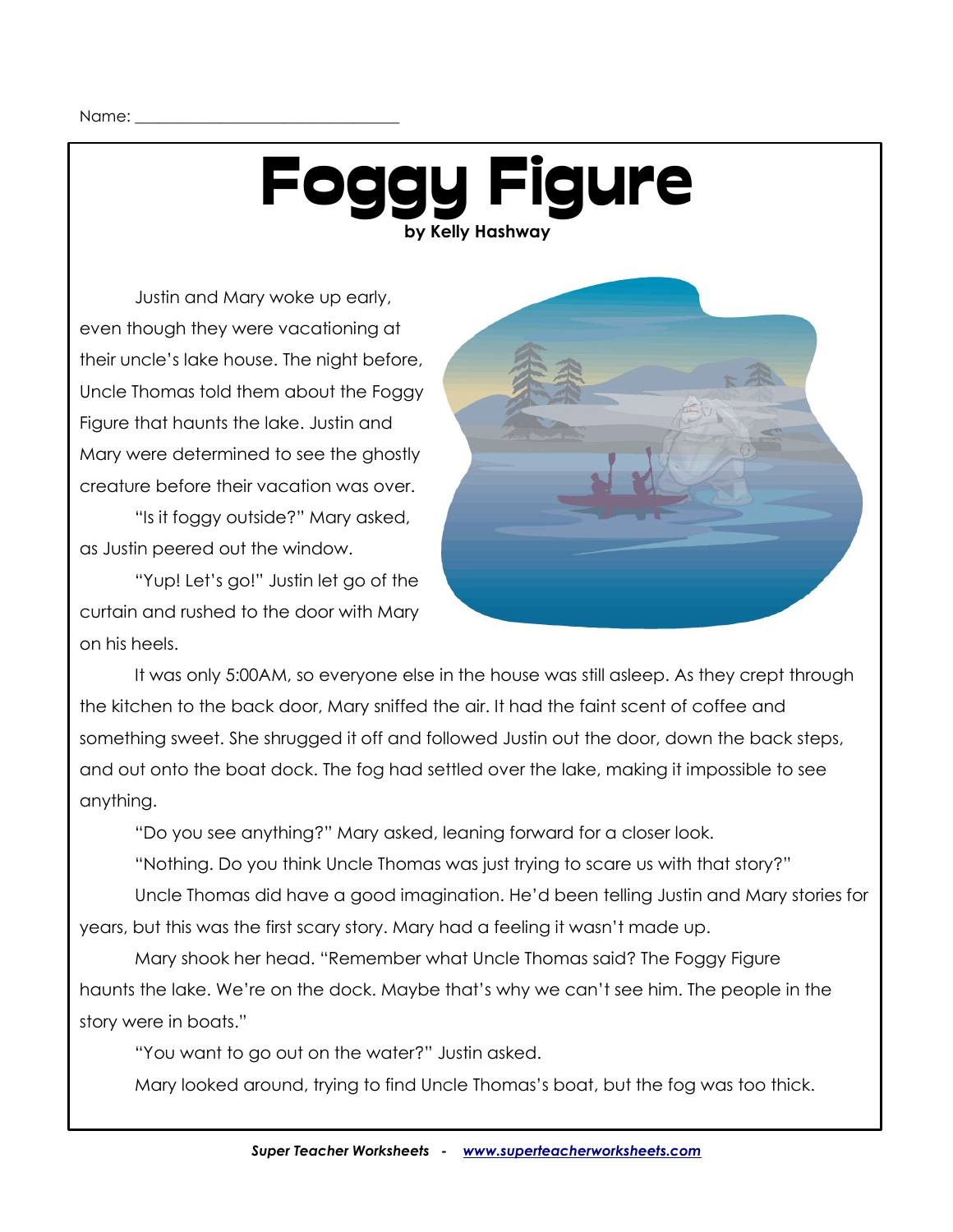"Mom and Dad will be really angry if we go out on the lake alone in this fog," Justin said. Mary shrugged. "Maybe we don't have to go anywhere. We could sit in the boat while it's docked. That wouldn't be dangerous."

"Okay." Justin crept toward the end of the dock. He could barely see the outline of the boat. "I'll go first." He carefully lowered himself into the boat and then reached for Mary's hand. Mary climbed into the boat and sat beside him. She was getting nervous now that they were on the water. "See anything?"

They looked around, and gradually, the fog began to lift. Mary turned around and screamed. "The Foggy Figure!" It was in the boat with them!

Justin and Mary hugged each other in fear, but then they heard a laugh. Justin leaned toward the Foggy Figure. "Uncle Thomas?"

"I knew that story would get you two out of bed early enough to take a boat ride with me."

Mary sighed, happy there was no Foggy Figure after all. Justin looked relieved, too.

Uncle Thomas laughed. "What do you say? I packed a breakfast for us."

Mary smiled. She *had* smelled coffee. And Uncle Thomas had packed pastries for them,

"Let's do it," Mary and Justin said.



too.

About the Author

Kelly Hashway's picture book, *May the Best Dog Win,* is now available!

Dash has the perfect life until the Super Sweeper 5000 shows up. Sweeper runs all over the house sucking up the leftover food scraps, and he even gets his own room! But Dash won't give up his place as the favorite dog without a fight.

Hashway, Kelly. *May the Best Dog Win*. ISBN: 9780984589081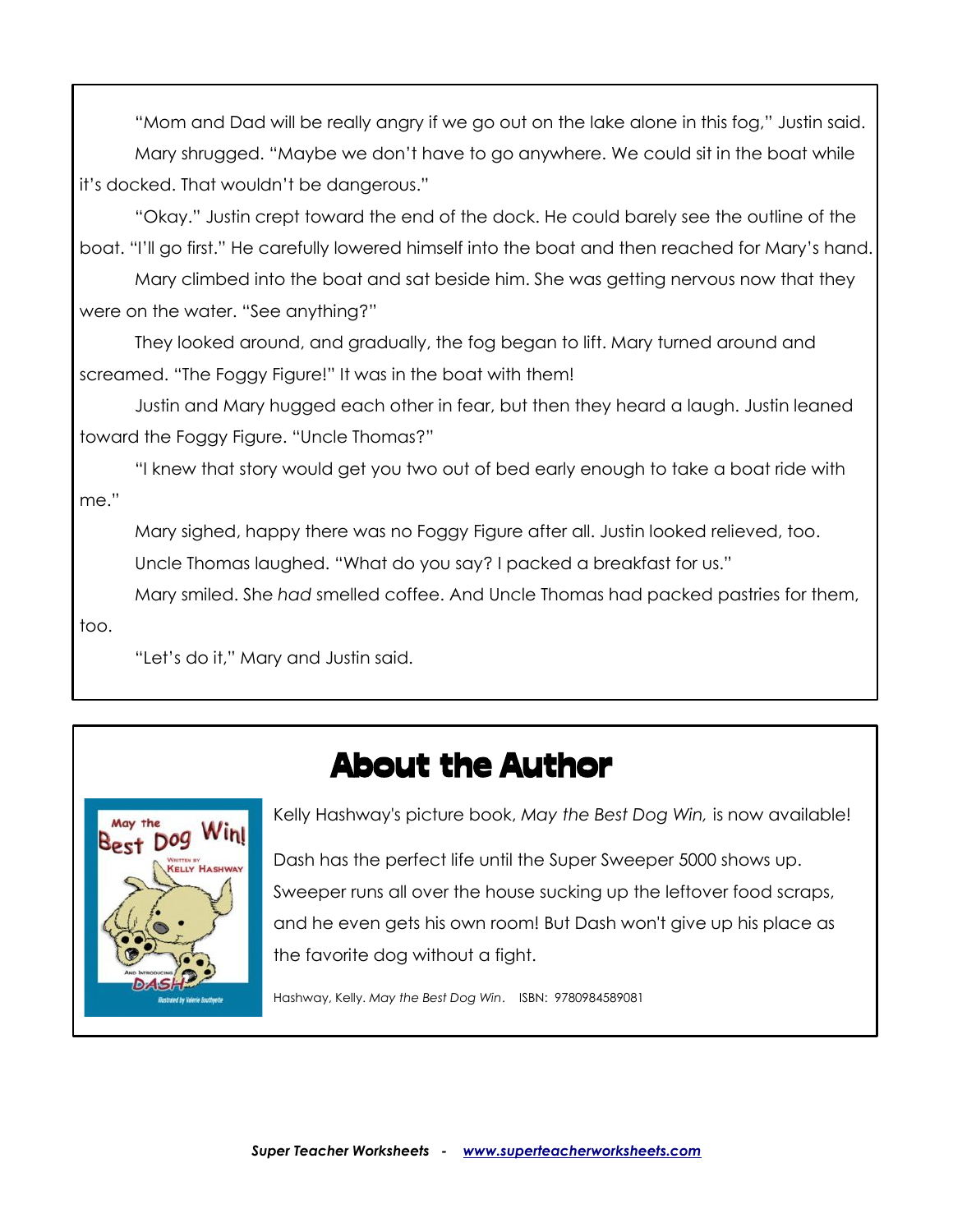

**1.** When does this story take place?

- **a.** shortly before or after dawn **b.** shortly before or after dusk
- 



- 
- **c.** in the middle of the night **d.** after their vacation is over
- **2.** Uncle Thomas told Justin and Mary stories about...
	- **a.** a haunted figure that scared campers in tents
	- **b.** a haunted figure that can be seen from the shore every night
	- **c.** a haunted figure on the lake that many boaters have seen
	- **d.** real creatures that lived deep below the lake's surface
- **3.** Based on the information in the story, which word best describes Uncle Thomas? (Circle one)

| scared | hard-working                 | lonely | creative |
|--------|------------------------------|--------|----------|
|        | why you chose the word above |        |          |

**\_\_\_\_\_\_\_\_\_\_\_\_\_\_\_\_\_\_\_\_\_\_\_\_\_\_\_\_\_\_\_\_\_\_\_\_\_\_\_\_\_\_\_\_\_\_\_\_\_\_\_\_\_\_\_\_\_\_\_\_\_\_\_\_\_\_\_\_\_\_\_\_\_\_\_\_\_\_\_\_\_\_\_\_\_**

**\_\_\_\_\_\_\_\_\_\_\_\_\_\_\_\_\_\_\_\_\_\_\_\_\_\_\_\_\_\_\_\_\_\_\_\_\_\_\_\_\_\_\_\_\_\_\_\_\_\_\_\_\_\_\_\_\_\_\_\_\_\_\_\_\_\_\_\_\_\_\_\_\_\_\_\_\_\_\_\_\_\_\_\_\_**

Tell why you chose the word above.

## **4.** Why didn't Justin and Mary take the boat out on the lake alone?

- **a.** They were too scared.
- **b.** The boat engine wouldn't start.
- **c.** They did not have any paddles.
- **d.** They thought their parents would be mad.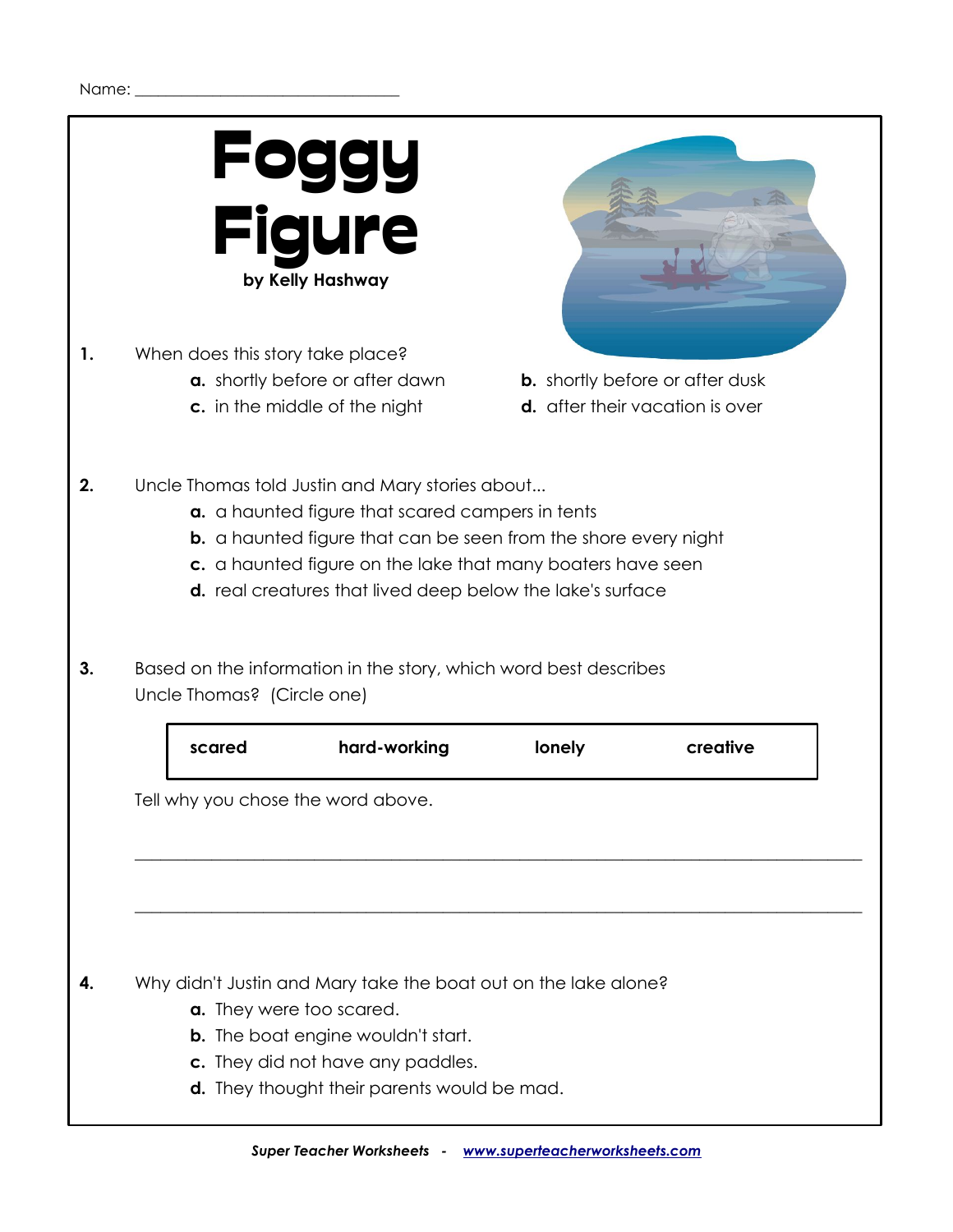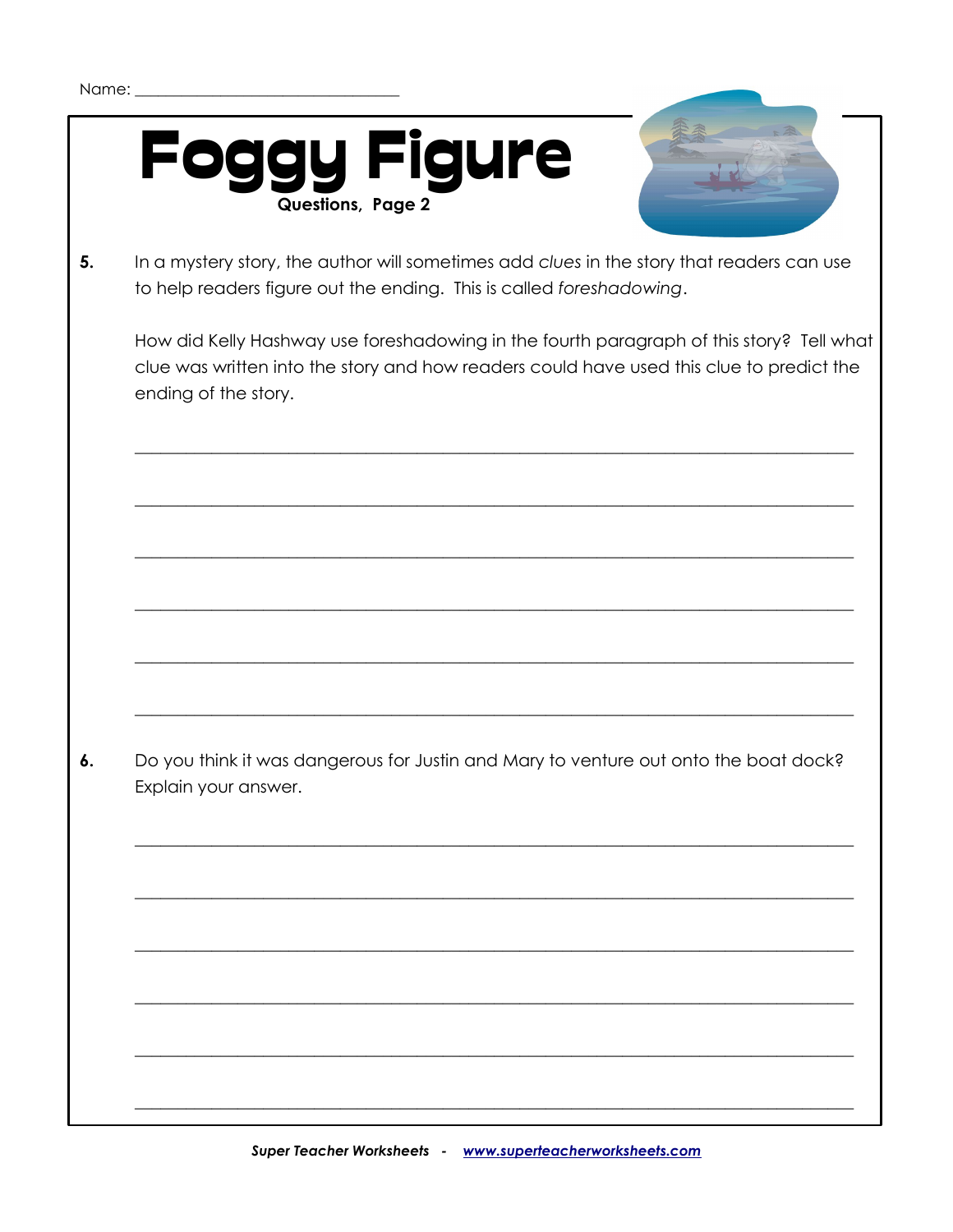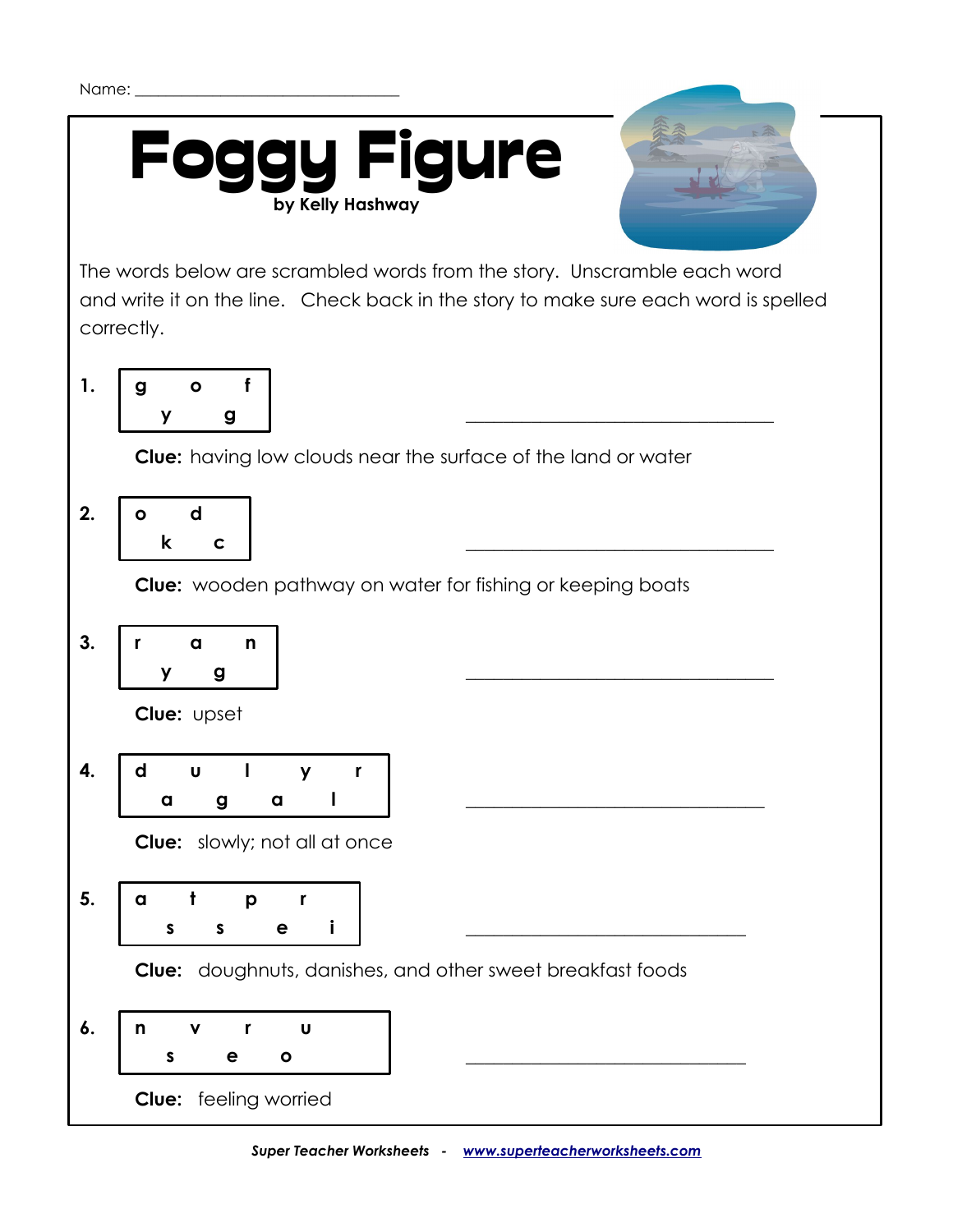## **ANSWER KEY**

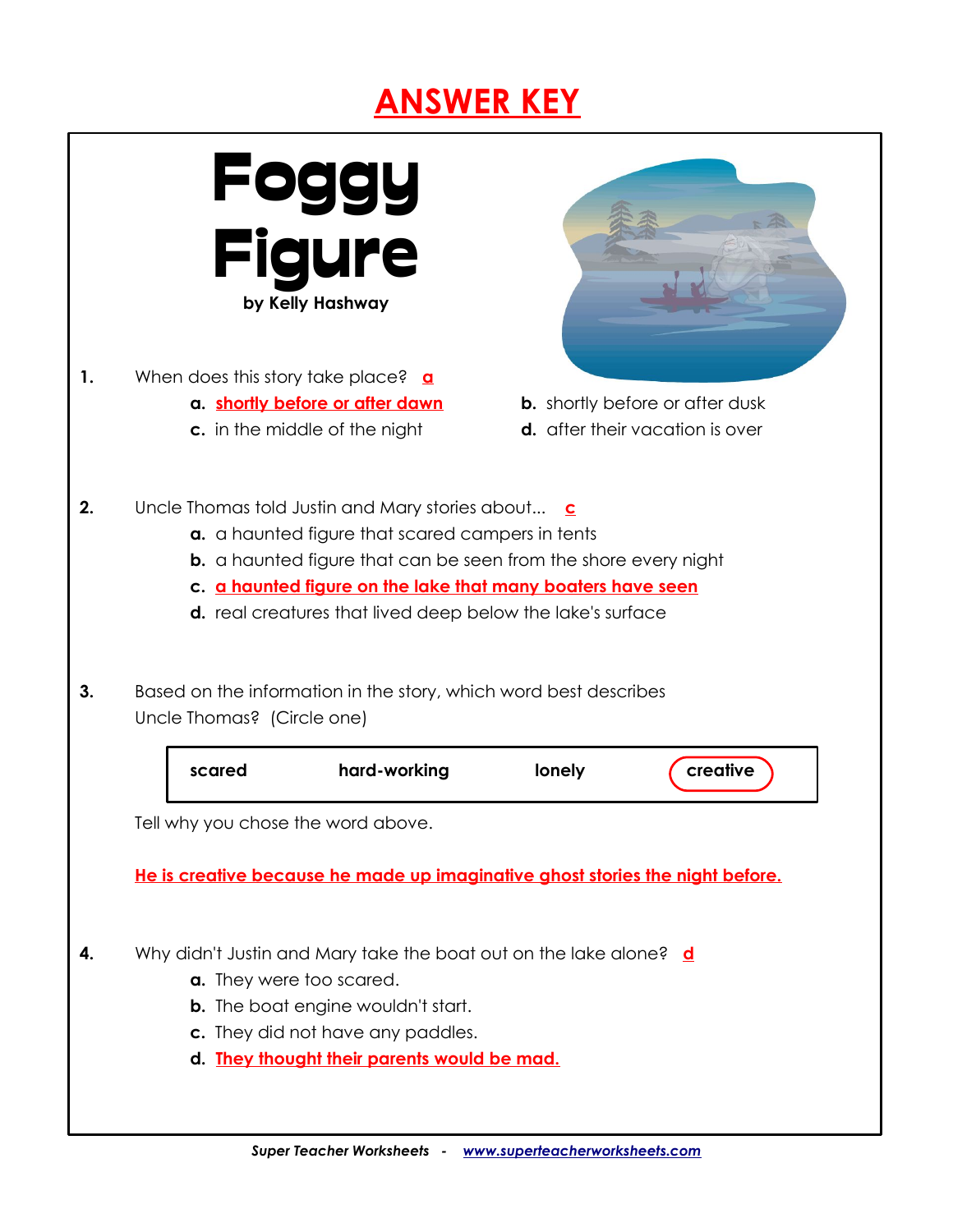## **ANSWER KEY**



**Other students may say that it was dangerous to go near the water without adult supervision.**